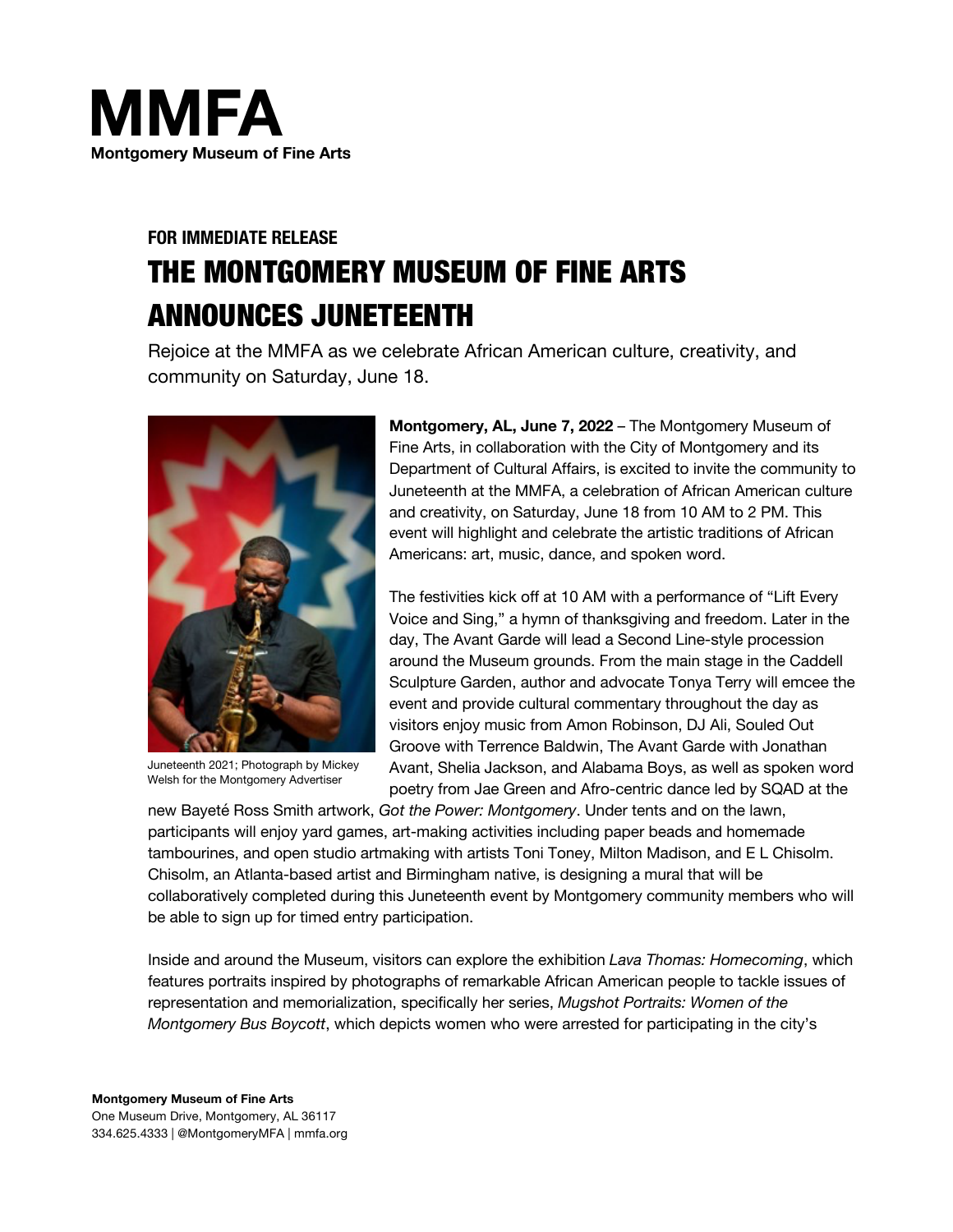1955–1956 boycott in Alabama. During Juneteenth, *Homecoming* exhibition curator Dr. Bridget R. Cooks and historian and activist Georgette Norman will join a conversation examining Cooks' book *Exhibiting Blackness: African Americans and the American Art Museum* via Zoom in the galleries surrounded by Thomas' stunning drawings. In addition to the installation, visitors can participate in self-guided tours throughout the Museum's collection of African American artists, from Edmonia Lewis' exquisite sculpture *Hiawatha's Marriage* (1868) to Amy Sherald's attention-grabbing print *Handsome* (2020) and many more.



Juneteenth 2021; Photograph by Rob Dabney

"This year's Juneteenth commemoration builds on the strengths of last year's program and will again celebrate the creative contributions of African Americans in our community and beyond," said MMFA President Cathy Martin. "For us, this now-annual program stands as but one expression of our Museum's commitment to becoming a more inclusive and welcoming resource for today's Montgomery and River Region."

"Following on Cathy's words—like last year's commemoration, our Juneteenth 2022 festivities will again celebrate local creatives," said MMFA Director Angie Dodson. "And, this year we also celebrate the works of two African American artists whose works are currently on view at the Museum—New York-based Bayeté Ross Smith's whose site-specific, sonic sculpture *Got the Power: Montgomery* was recently created in the Museum's Sculpture Garden and San Francisco-based Lava Thomas, whose exhibition *Homecoming* currently occupies the Museum's changing exhibition galleries."

Food and beverages will be available for purchase from local food trucks, including Potz and Panz (authentic Southern cuisine), Fire Meats Wood (wood smoked cuisine), and sweet treats from Mary Finley.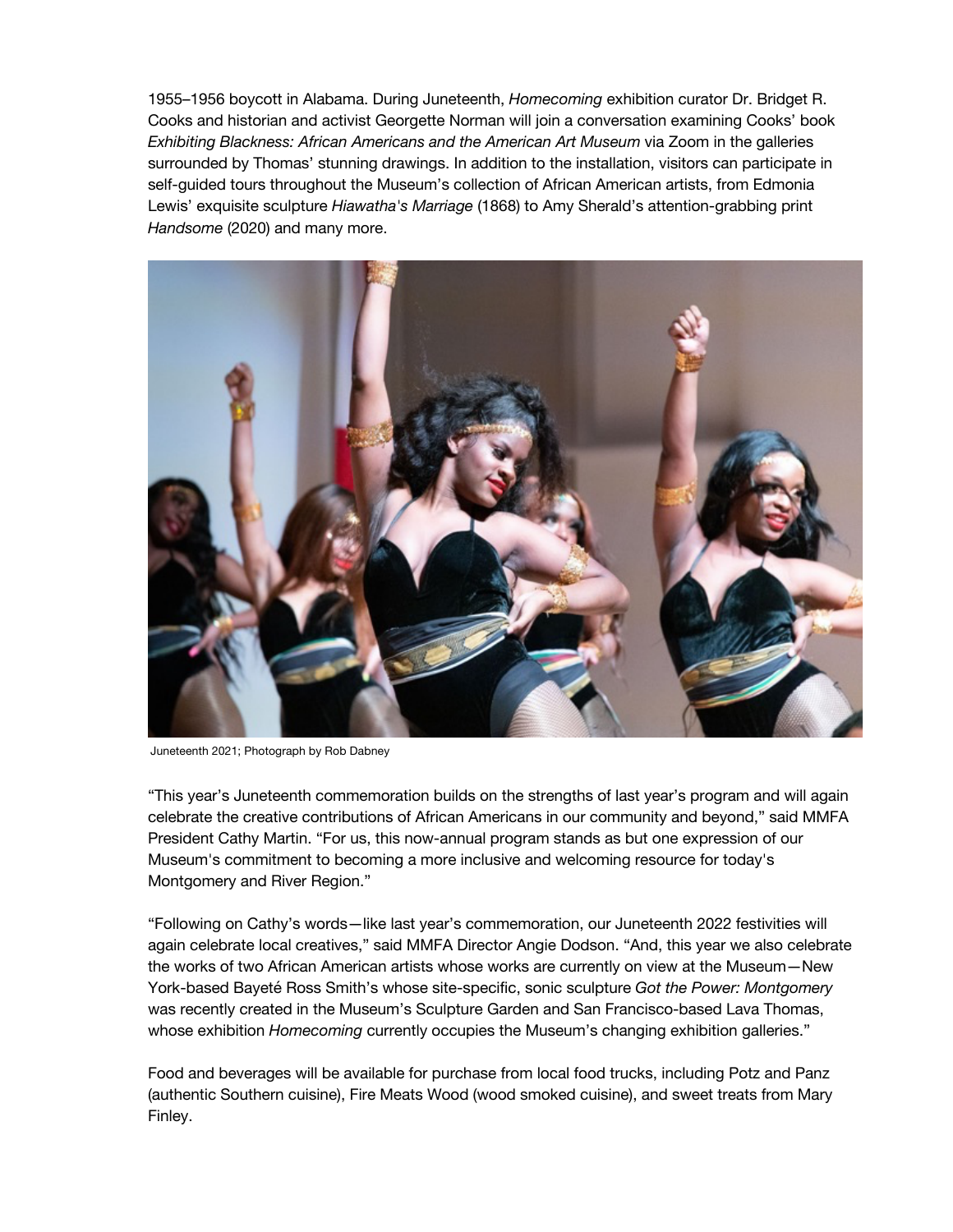After enjoying the events in Blount Cultural Park, head downtown for the Rosa Parks Museum's Annual Juneteenth Celebration from 11 AM to 6 PM and then over to the Riverwalk Amphitheater from 6 to 9 PM, where the City of Montgomery Department of Cultural Affairs will round out the celebrations with an evening of free festivities. In the event of inclement weather, some activities may be canceled or moved indoors.

Support for Juneteenth is provided by lead sponsor Hyundai Motor Manufacturing Alabama, LLC and sponsor Coca-Cola. Annual support for events at the MMFA is provided by lead sponsors Lamar and MGMWERX, with additional support from sponsors Gene and Ray Ingram and Margaret and Jimmy Lowder, and co-sponsors Confero, Mary Lil Owens and Bill Little, Renasant Bank, and Synovus Bank.

#### **EVENT PARTICIPANTS**

**On Stage\***

The Alabama Boys, Gospel Aleta Davis, Musician Amon Robinson, Jazz Performer The Avant Garde, Brass Ensemble Ayesha Monét, Musician Bo Cobbs, Musician DJ Ali Eric Perkins, Musician Jae Green, Poet James Milner, Musician Meow Academy Shelia Jackson, Vocalist Souled Out Groove, R&B

SQAD, Dance School Tonya Terry, Journalist (Event Emcee)

**Artists** E L Chisolm Milton Madison Toni Toney

**Vendors** Mary Finley Fire Meats Wood Potz and Panz Rashad Provitt, Provitt Prints

\* For the most up-to-date list of performers for this year's Juneteenth, please visit our website.

#### **ABOUT JUNETEENTH**

Juneteenth is a federal holiday in the United States that celebrates the emancipation of enslaved African Americans. Juneteenth's commemoration is held on the anniversary of June 19, 1865, when Army Major General Gordon Granger proclaimed freedom for enslaved people in Texas, the last state of the Confederacy with institutional slavery, due to the ratification of the Emancipation Proclamation. Originating in Galveston, Texas, Juneteenth has been celebrated annually on June 19 in various parts of the United States since 1866 as a celebration of African American culture. It became a federal holiday on June 17, 2021, the first new federal holiday since Martin Luther King Jr. Day was adopted in 1983.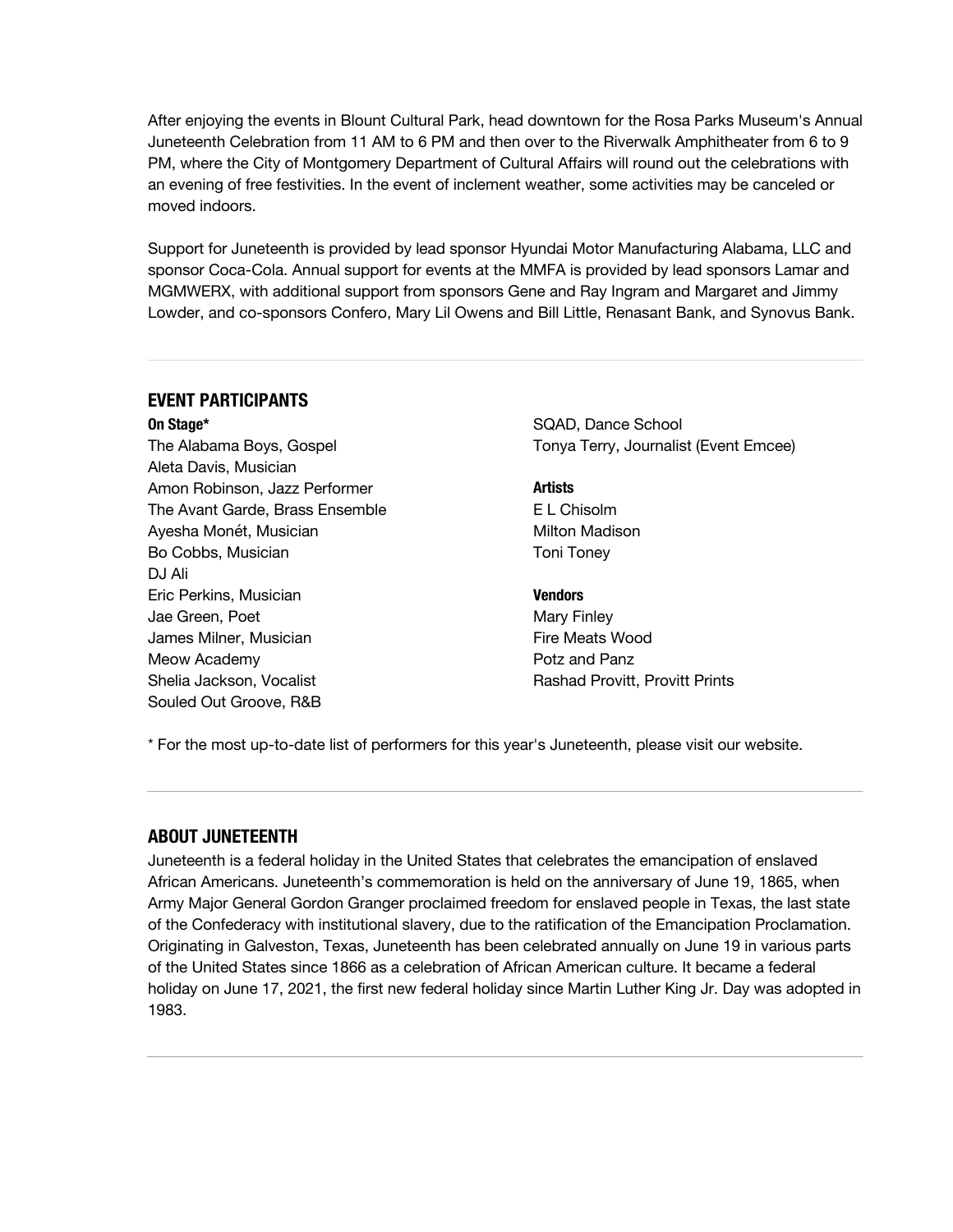# **FOR YOUR SAFETY | COVID-19**

The MMFA remains committed to serving our members and visitors in a safe and responsible manner, especially during the evolving COVID-19 pandemic. According to your comfort level, all Museum visitors are welcome to mask and encouraged to practice social distancing during their visit. If you are feeling ill or have recently been exposed to COVID-19, please refer to CDC quarantine guidelines before visiting the Museum.

## **MMFA BACKGROUND**

The Montgomery Museum of Fine Arts was founded in 1930 by a group of local artists as a place for both exhibiting art and space for art education. The original intentions of our founders—to exhibit and teach—continue to inspire and inform every action and activity here at the Museum which, since 1988, has shared the 277-acre Blount Cultural Park with our partners across the lake at the celebrated Alabama Shakespeare Festival.

Today's MMFA visitors stroll through art-studded grounds and permanent collection galleries. They see compelling changing exhibitions and learn about art by playing in our interactive gallery, ArtWorks, making art in its bustling studios, or by participating in other engaging events and programs. And, as of late September 2018, MMFA visitors can now relax and recharge in the serenity of our stunning new three-acre sculpture garden.

While the Museum's collection is still home to the art of many of the regional artists who first established it, over time it has become known for its strength in American art and Old Master Prints. Recent, important acquisitions of art made by African American and Asian artists and works inspired by images and themes related to the experiences of these groups represent the breadth and depth of the lives and concerns of those who now call Montgomery and the River Region home. Through the exhibition of this work as well as the programs and events that help connect our communities with it, the MMFA is recognized as a leading arts and cultural resource here in the state and Southeastern region.

The MMFA is a department of the City of Montgomery and is supported by funds from the City of Montgomery, with additional funds from the Montgomery County Commission and the Montgomery Museum of Fine Arts Association. Programs are made possible, in part, by grants from the Alabama State Council on the Arts.

#### **GENERAL INFORMATION**

| <b>WHAT:</b>  | Juneteenth                                                                                                   |
|---------------|--------------------------------------------------------------------------------------------------------------|
| WHEN:         | Saturday, June 18, 2022; 10 AM-2 PM                                                                          |
| <b>WHERE:</b> | Montgomery Museum of Fine Arts<br>Wynton M. Blount Cultural Park<br>One Museum Drive<br>Montgomery, AL 36117 |